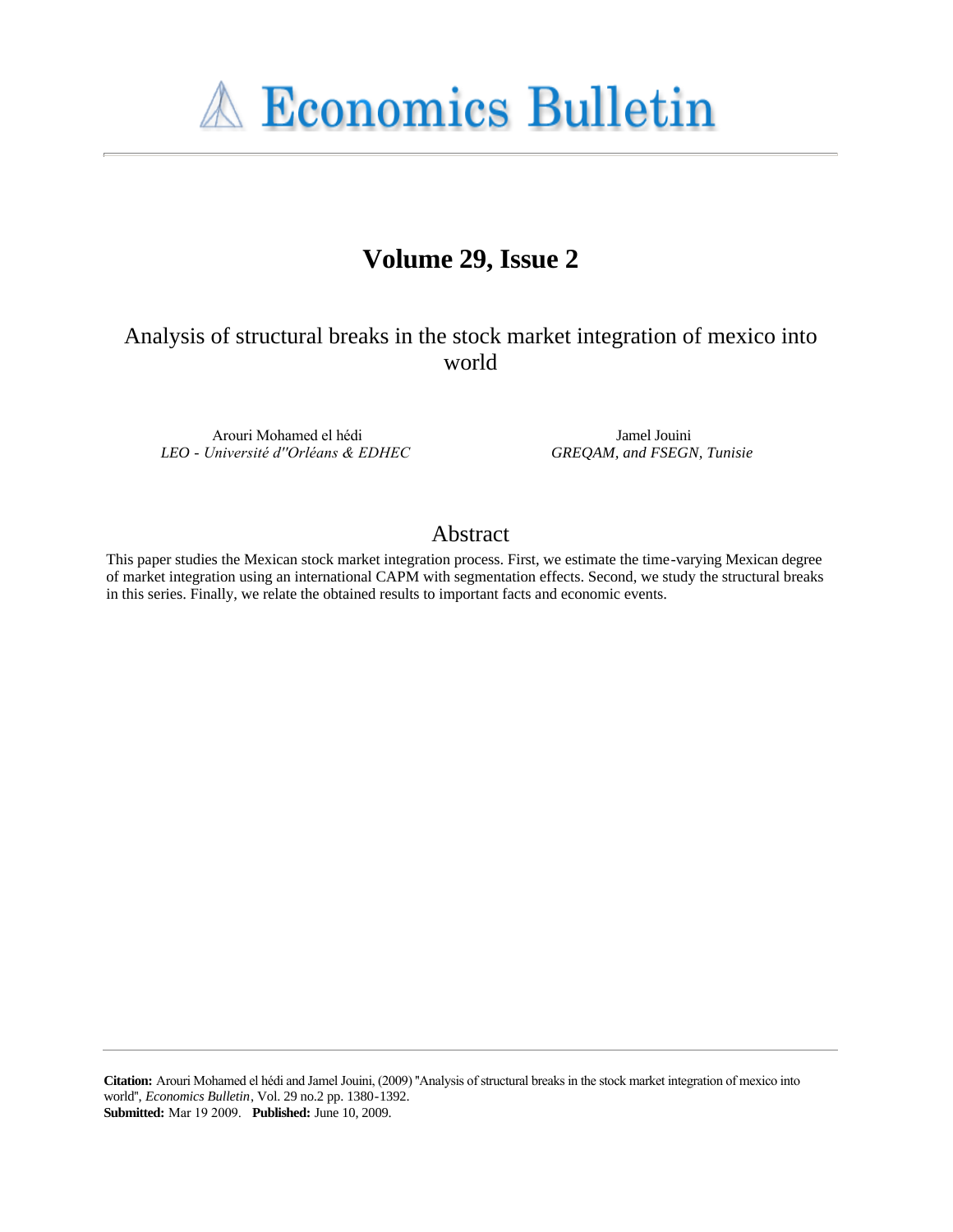#### **1- Introduction**

Studying the integration of a domestic market into the world market is an empirical question that has decisive impact on a number of issues addressed by finance literature. If capital markets are integrated, investors face common and country-specific risks, but price only common risk because country-specific risk is diversified internationally. In this case, the same asset pricing relationships apply in all countries. In contrast, when markets are segmented the asset pricing relationship varies across countries and returns would be determined by domestic factors. When markets are partially segmented, investors face both common and country-specific risks and price them both. In this case, returns should be determined by a combination of local and global factors.

Empirical papers investigating stock market integration have been mainly limited to developed markets [De Santis and Gerard (1997), De Santis *et al.* (2003), and Hardouvelis *et al.* (2006)]. These studies support the integration hypothesis of developed markets. Recently, some papers have tented to focus on emerging markets, in particular Asian and Latin American markets [Gerard *et al.* (2003), Bekaert *et al.* (2005), Carrieri *et al.* (2007), Bruner *et al.* (2008), Panchenko and Wu (2009), and Jawadi *et al.* (2009)]. The results of these studies are heterogeneous, but conclude that emerging markets are partially segmented and their degrees of integration are time-varying.

Unlike previous works which have tried to assess the stock market integration process and to study its effects on stock returns, this paper attempts to measure the degree of market integration and then to explain its changes by important facts and economic events. Thus, we aim to understand the factors that drive stock market integration process. To this end, we develop and test an international conditional capital asset pricing model (CAPM) with segmentation effects in order to infer a time-varying measure of market integration. In contrast to most previous works which study market integration in cross sections of countries, we follow Adler and Qi (2003) and investigate the issue through a longitudinal study of a single market, Mexico, over the last twenty years.

The choice to concentrate our study on Mexico is motivated by several reasons. Mexico is the biggest Latin American market almost fully accessible to foreign investors. In fact, in the last two decades foreign investment barriers were reduced, country funds were introduced and depository receipts (DR) were listed in order to improve the integration of Mexico into the world market. Integration should drive to a lower cost of capital, bigger investment opportunities, and higher economic growth [Bekaert and Harvey (2003)]. Studying the Mexican stock market leads to a better view of the integration process.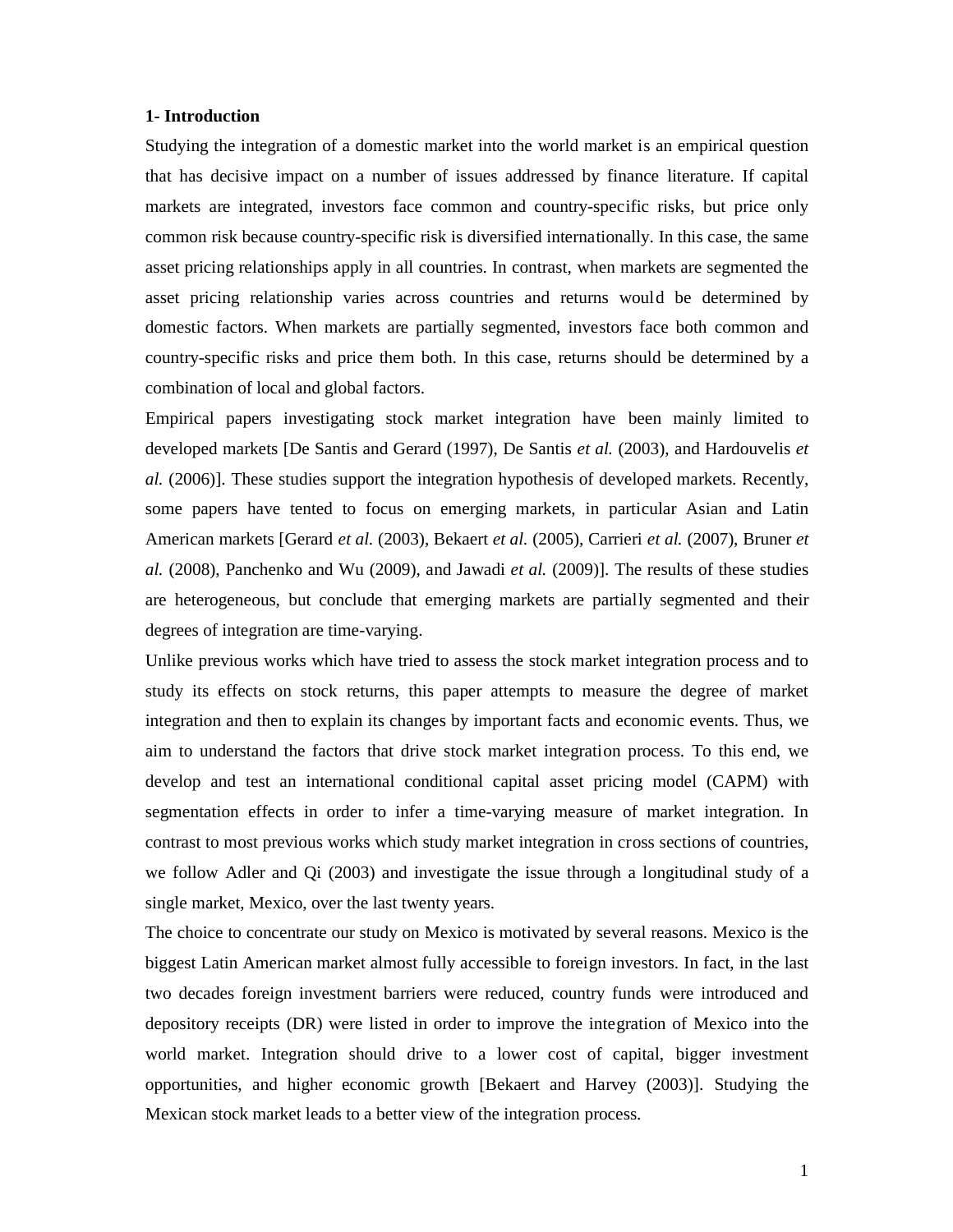Several other factors may account for a high level of financial integration of the Mexican stock market into the world market: improved economic and social stability, institutional economic reforms, liberal policies that implied a commercial and financial deregulation of the economic activity, as well as privatization. Therefore, the Mexican stock market has been made particularly outstanding by the strong growth of its capitalization. In fact, the later increased by 23% in 2005, and 44% of the securities were in the hands of foreign investors. Moreover, Mexico's exports reached a record of 250 billions US \$ in 2006 and 85% of these exports were destined to the USA. This performance is mainly due to the North-American Free Trade Agreement (NAFTA).

However, Mexico underwent of strong crisis during the 1990s. In December 1994, Mexico lost 5 billions US \$ in only 5 days and the Mexican market capitalization fell by 43% in 1994. Nevertheless, Mexico managed to overcome this disequilibrium thanks to its commercial integration to North-America. Indeed, after the crisis, Mexico carried out vast adjustments to restore the confidence of investors by opening up its economy to international trade and by encouraging the free circulation of capital. Consequently, Mexico has known a fast rebound of its growth after the recession of 1995. On average, the Gross Domestic Product (GDP) increased of 6% between 1996 and 1997 and Mexican exports went from 13% of the GDP in 1993 to 26% in 1999, benefiting from its regional integration within the NAFTA. Moreover, Mexico's ties with the USA explain the increase of foreign direct investments which reached more than 11 billion US \$ in 2000 against 4.4 billion US \$ in 1993. Finally, several enterprises (Danone, Eads, Accord, Suez, Schneider Electric, etc.) have chosen Mexico to extend their activities into the United States.

All these factors suggest an increasing degree of stock market integration of Mexico into the world capital market. In what follows, we measure the degree of Mexican stock market integration and try to explain its changes by important facts and economics events. Section 2 presents the methodology. Section 3 describes the data and reports the main empirical results. Concluding remarks are in section 4.

#### **2- Methodology**

The CAPM predicts that the expected excess return on an asset is proportional to its systematic risk [Sharpe (1964), and Lintner (1965)]. Under integration, an international conditional version of the CAPM can be written as follows [Adler and Dimas (1983), and Harvey (1991)]: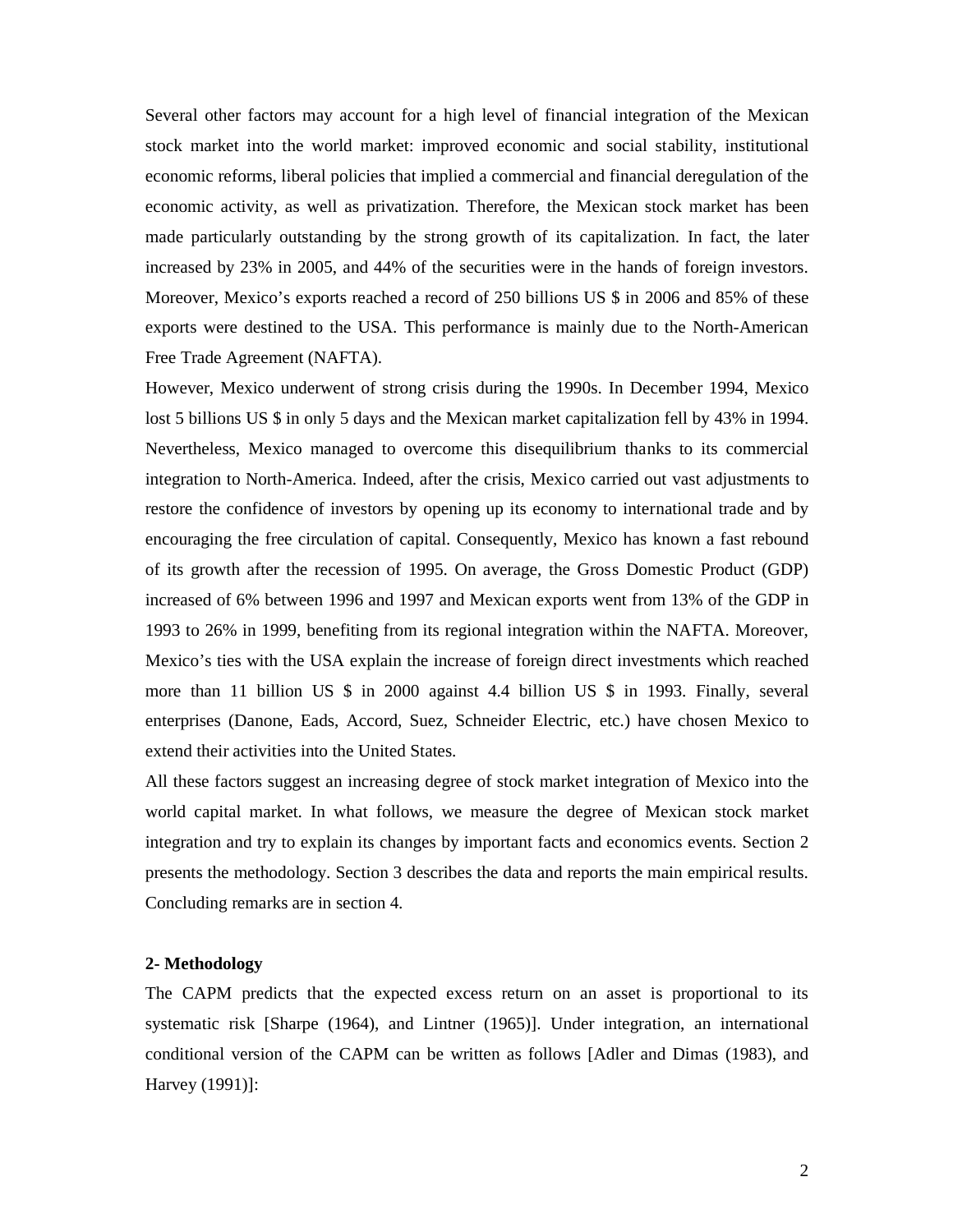$$
E\Big(R_{it}^l \ / \Omega_{t-1}\Big) = \delta_{w,t-1}Cov\Big(R_{it}^l, R_{wt} \ / \Omega_{t-1}\Big) \quad \forall i \,,\tag{1}
$$

where  $R_{it}^l$  and  $R_{wt}$  are respectively the excess returns on asset *l* in country *i* and on the world market,  $\delta_{w,t-1}$  is the price of world market risk. Expectations are taken with respect to the set of information variables  $\Omega_{t-1}$ .

Conversely, under segmentation, the domestic CAPM holds:

$$
E\Big(R_{it}^l \ / \Omega_{t-1}\Big) = \delta_{i,t-1} \ Cov\Big(R_{it}^l, R_{it} \ / \Omega_{t-1}\Big) \quad \forall \ l, i \,, \tag{2}
$$

where  $R_{it}$  is the excess return on market portfolio of country *i* and  $\delta_{i,t-1}$  is the price of domestic risk.

At the national level, (2) becomes:

$$
E(R_{it} / \Omega_{t-1}) = \delta_{i,t-1} \, Var(R_{it} / \Omega_{t-1}), \quad \forall i. \tag{3}
$$

However, recent studies suggest that returns should be influenced by both global and local factors [Bekaert and Harvey (1995), and Carrieri *et al.* (2007)]. In this partially segmented framework, the returns are given by:

$$
E(R_{ii} / \Omega_{t-1}) = \varphi_{i,t-1} \delta_{w,t-1} Cov(R_{ii}, R_{wi} / \Omega_{t-1}) + (1 - \varphi_{i,t-1}) \delta_{i,t-1} Var(R_{ii} / \Omega_{t-1}), \quad \forall i, \tag{4}
$$

where  $\varphi_{i,t-1}$  is a measure of market integration.

If  $\varphi_{i,t-1} = 0$ , only domestic variance is priced and the market *i* is segmented. Whereas, if  $\varphi_{i,t-1} = 1$ , only the world risk is priced and the market *i* is integrated. Finally, if  $0 < \varphi_{i,t-1} < 1$ , the market *i* is partially segmented.

Next, consider the econometric methodology. Equation (4) has to hold for both Mexican and world markets. Under rational expectations, we can write:

$$
R_{m,t} = \varphi_{t-1} \, \delta_{w,t-1} h_{m,w,t} + (1 - \varphi_{t-1}) \, \delta_{i,t-1} \, h_{m,t} + \varepsilon_{m,t},
$$
  
\n
$$
R_{w,t} = \delta_{w,t-1} h_{wt} + \varepsilon_{w,t},
$$
\n(5)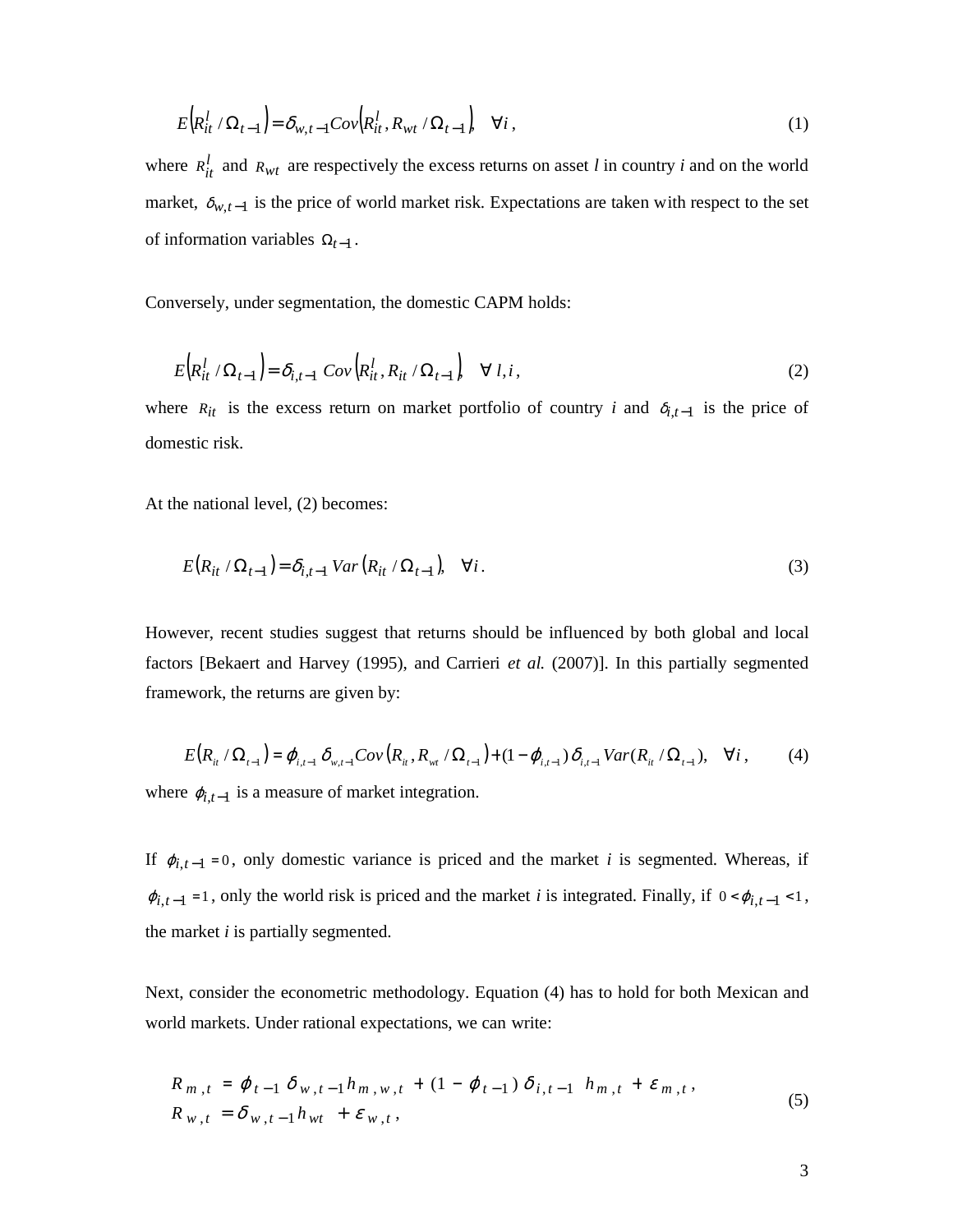where  $\varepsilon_t = (\varepsilon_{m,t}, \varepsilon_{w,t})' / \Omega_{t-1} \sim N(0, H_t)$ ,  $H_t$  is the (2×2) conditional covariance matrix of returns,  $h_{m,w,t}$  is the conditional covariance between Mexican and world markets,  $h_{m,t}$  and  $h_{w,t}$  are respectively the conditional variance of Mexican and world markets.

 $H_t$  is given by:

$$
H_t = C'C + aa' * \varepsilon_{t-1} \varepsilon_{t-1}' + bb' * H_{t-1},
$$
\n(6)

where *C* is a  $(2 \times 2)$  lower triangular matrix and *a* and *b* are  $(2 \times 1)$  vectors.

Finally, we follow previous works to specify the evolution of prices of risk [Harvey (1991) and Carrieri *et al.* (2007)]. These prices are modelled as a positive function of information variables:  $\delta_{w,t-1} = \exp(\kappa_w' Z_{t-1})$  and  $\delta_{i,t-1} = \exp(\kappa_i' Z_{t-1}^t)$  $\left(\kappa'_{i}Z^{i}_{t-1}\right)$ ſ  $-1 = \exp\left(\kappa_i^2 Z_{t-1}^i\right)$  $\delta_{i,t-1} = \exp\left(\kappa_i^2 Z_{t-1}^i\right)$ , where *Z* and *Z*<sup>*i*</sup> are respectively a set of global and local variables included in  $\Omega_{t-1}$ . As in Hardouvelis *et al.* (2006), the timevarying function  $\varphi_{i,t-1}$  is conditioned on a set of variables that affect market integration:  $\varphi_{i,t-1} = 1 - Exp(-(\delta_i^{\dagger} Z_{i,t-1}^*)^2)$ , where  $Z_{i,t-1}^*$  is a set of variables expected to be correlated with market integration. By construction  $0 \le \varphi_{i,t-1} \le 1$ ,  $\varphi(\pm \infty) = 1$  and  $\varphi(0) = 0$ . We take into account these features in the construction of variables. Precisely, we will assume that deviations of variables from zero, independent of their sign, reduce the degree of integration. The quasimaximum likelihood (QML) method is used to estimate the model.

Once the time-varying degree of market integration becomes available, we test for structural breaks. Let  $y_t$  be the degree of integration. We consider the following mean-shift model with *m* breaks,  $(T_1, T_2, ..., T_m):$ <sup>1</sup>

$$
y_t = \mu_j + u_t, \qquad t = T_{j-1} + 1, \dots, T_j,\tag{7}
$$

for  $j = 1,...,m+1$ ,  $T_0 = 0$  and  $T_{m+1} = T$ .  $\mu_j$  are the regression coefficients with  $\mu_i \neq \mu_{i+1}$  $(1 \le i \le m)$ , and  $u_i$  is the error term. The estimation method developed by Bai and Perron (1998) is based on the ordinary least-squares principle. It consists in estimating the regression

<sup>&</sup>lt;sup>1</sup> A look at Figure 1 suggests that the series may be affected by structural breaks with potential mean-shifts.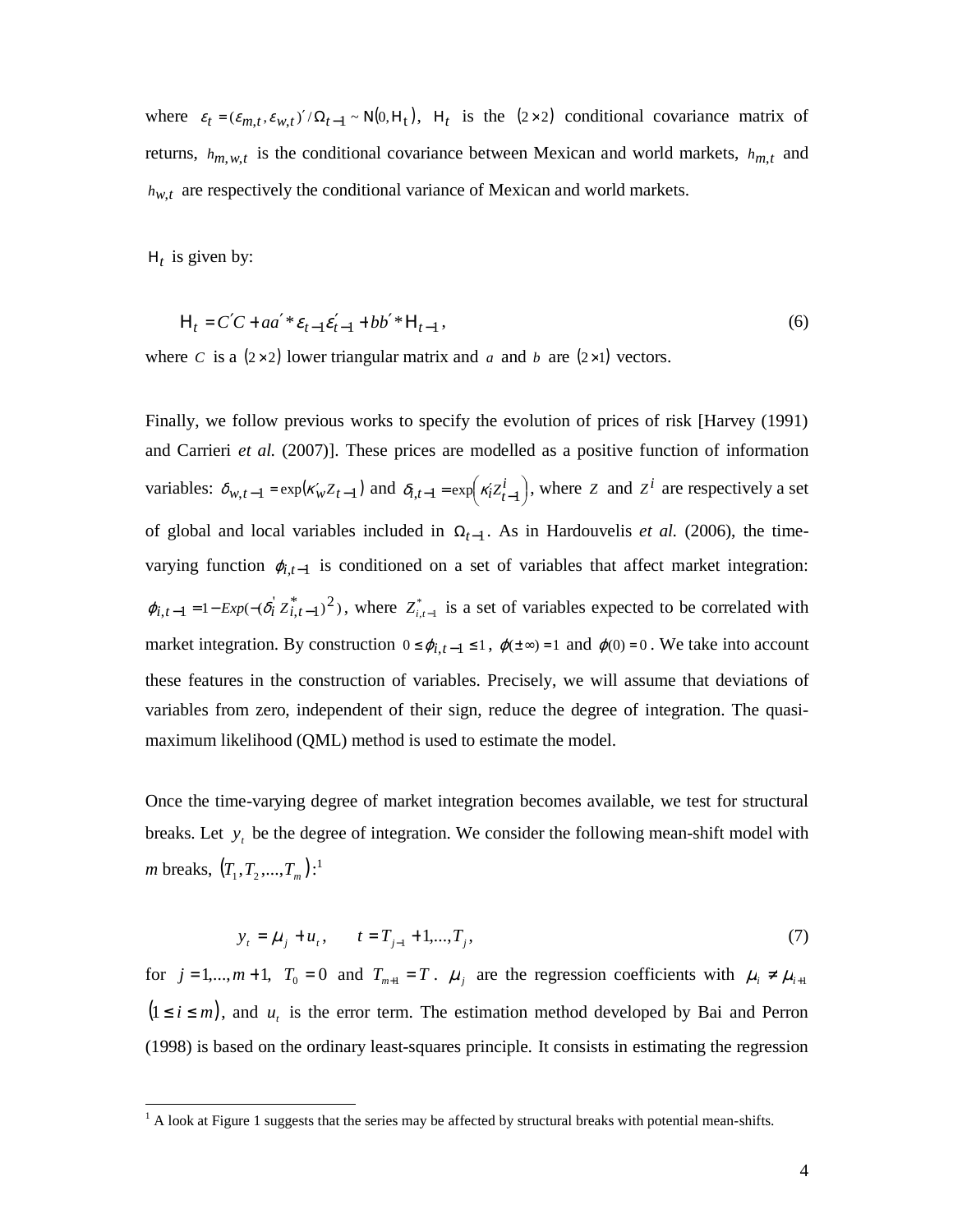coefficients  $\mu_j$ ,  $\lambda$  and the break dates  $(T_1, T_2, ..., T_m)$  under the condition that  $T_i - T_{i-1} \geq [\varepsilon T]$ , where  $\varepsilon$  is an arbitrary small positive number and [.] denotes integer part of argument.

Bai and Perron (2003) propose a test-based selection procedure to estimate the number of breaks. Indeed, they suggest to first look at the results of tests  $UD$  max  $F<sub>T</sub>$  or  $WD$  max  $F<sub>T</sub>$ ,<sup>3</sup> to see if at least one structural break exists. The number of breaks is then determined based upon a sequential examination of a test  $\sup F_T(l+1/l)$ .<sup>4</sup> We then choose *m* break dates such that the test  $\sup F_T(l+1/l)$  is not significant for any  $l \geq m$ .<sup>5</sup>

## **3- Data and Results**

#### *Data*

-

We use monthly stock returns for Mexico and world markets over the period January 1988– February 2008. Returns include dividend yields and are computed in excess of the 30-day Eurodollar deposit rate.<sup>6</sup> In order to preserve comparability with previous studies, the choice of global, local and integration information variables is mainly drawn from previous works. The set of global information includes a constant, the MSCI world dividend price ratio in excess of the 30-day Eurodollar deposit rate (WDY), the change in the US term premium spread (DUSTP), the US default premium (USDP) and the change on the one month Eurodollar deposit rate (DWIR). The set of local information includes a constant, the Mexican dividend price ratio in excess of the local short-term interest rate (LDY), the change in the Mexican short-term interest rate (DLIR) and the change in industrial production (DIP). The set of integration variables includes a constant, the difference between the world and the Mexican dividend yields (DDY), the difference between the G7 and the Mexican real shortterm interest rates (DIR) and the volatility of the exchange rate *vis-à-vis* the US dollar (VER). The data we use are obtained from DataStream International and MSCI databases.

Descriptive statistics for returns and information variables are presented in Table I. Panel A reveals a number of interesting facts. Compared to the world market, Mexico has higher returns but also higher volatility. Skewness is negative and kurtosis is above three. The Jarque-Bera test statistic (JB) strongly rejects the hypothesis of normality. These facts support

<sup>&</sup>lt;sup>2</sup> The estimated coefficient  $\hat{\mu}$ <sub>*j*</sub> measures the average integration degree in the regime *j*.

<sup>3</sup> The hypothesis of no break versus an unknown number of changes given a maximum number of breaks *M* for *m* is tested.

<sup>&</sup>lt;sup>4</sup> It tests the null hypothesis of *l* breaks against the alternative that an additional break exists.

 $<sup>5</sup>$  For the application of the test procedure, see Bai and Perron (2003), and Jouini and Boutahar (2005).</sup>

<sup>&</sup>lt;sup>6</sup> Similar results were obtained using the US T-bill as a proxy of the risk-free rate.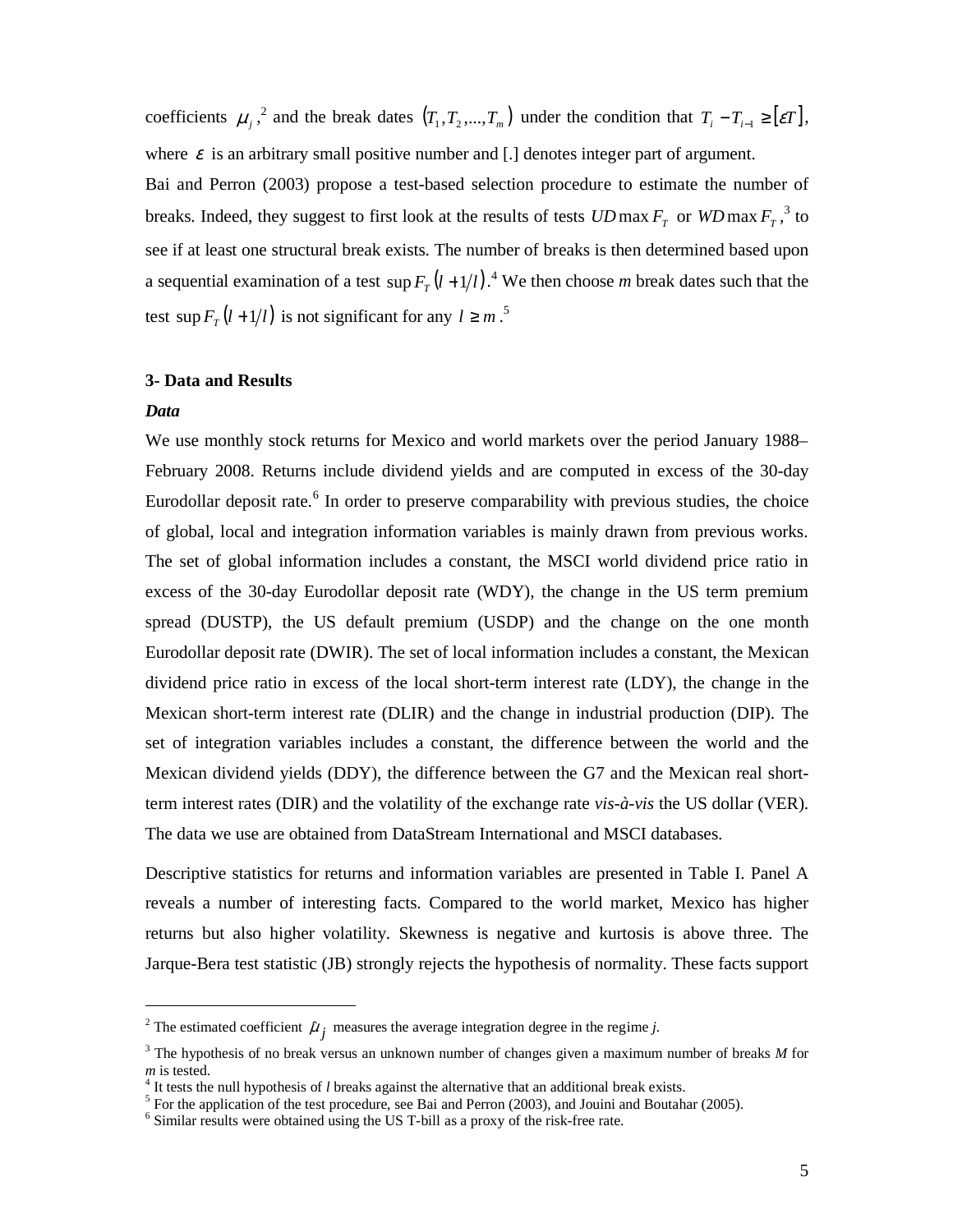our decision to use the quasi-maximum likelihood (QML) approach of Bollerslev and Wooldridge (1992) to estimate and test the model. As a check for multicollinearity, the statistics displayed in Panel B show that the correlations among the information variables are low. This evidence shows that our proxy of the information set contains no redundant variables.

## *Time-varying degree of integration*

Table II contains parameter estimates and diagnostic tests. The ARCH and GARCH coefficients reported in Panel B are significant. Panel A shows the mean equation parameter estimates, Panel C presents standardized residual diagnostics and Panel D reports some specification tests. Most information variables are significant. The world and domestic prices of risk are significantly time-varying. On average, they are respectively equal to 3.47 and 2.34. Thus, Mexico is partially integrated into the world market: both global and local risks are priced. Diagnostics of standardized residuals show that compared to returns series, the non-normality is reduced and there is no residual autocorrelation.

Wald test shows that the Mexican degree of integration into the world market is significantly time-varying (Figure 1). The average degree of integration is 57%. Mexico was segmented at the beginning of our sample with a degree of integration on average less than 50%. This market has recently become highly integrated and its degree of integration has exceeded 75% in the last two years.<sup>7</sup> This result is intuitive given the removal of all restrictions on foreign direct purchases of non bank stocks and DR listings since mid-1990s and, in particular, the degree of US investor participation in Mexican stocks. Next, we study structural breaks in this degree of integration.

## *Structural Breaks*

-

Table III summarizes the results of the structural break procedure for  $M = 5$  and  $\varepsilon = 0.10$ . Four break dates are obtained: December 1992, December 1994, May 2001 and December 2005.<sup>8</sup> The detected breaks can be related to important economic events. The North-American Free Trade Agreement (NAFTA) negotiation and reduction of capital movement barriers from 1990 to 1994 improved the Mexican market integration. However, the peso was fixed to US dollar, which was incompatible with the high inflation and affected the Mexican economy

<sup>7</sup> Adler and Qi (2003), and Carrieri *et al.* (2007) have shown a higher integration of Mexico in the recent period.

<sup>&</sup>lt;sup>8</sup> These dates are illustrated in Figure 1. They are precisely estimated since the corresponding confidence intervals cover a few months before and after.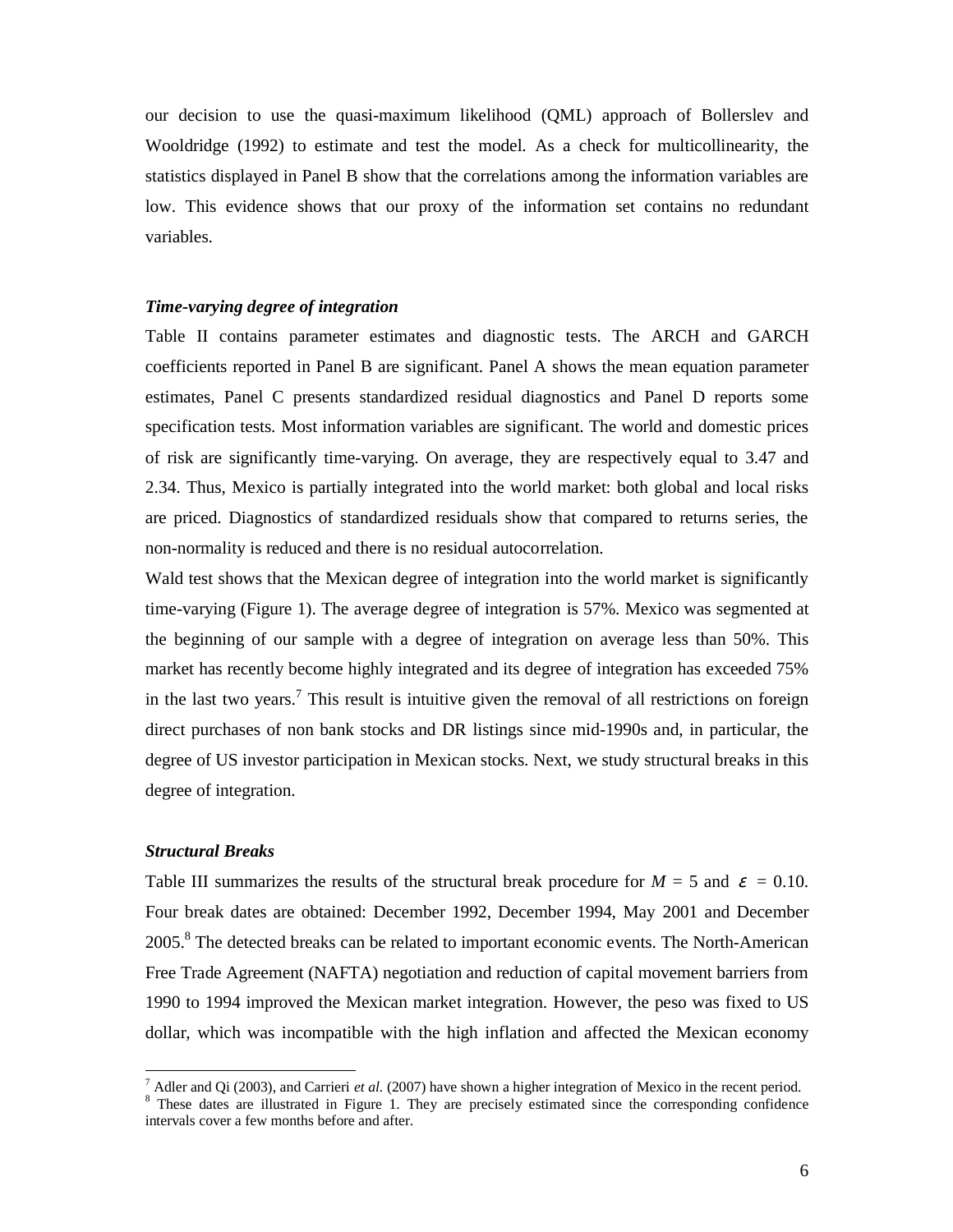competitiveness. As a result, Mexico's integration decreased in 1995 due to the crisis and peso devaluation.

The degree of integration has increased since 2001. As discussed in the introduction of the paper, several factors may justify a high integration of the Mexican market into the world in the recent period: the improvement of economic and social stability, the institutional reforms, the liberal commercial and financial policies. Finally, several multinational enterprises have recently chosen Mexico to extend their activities in the United States.

## **4- Conclusion**

In this paper, the question of estimating the Mexican degree of integration has been subjected to a meticulous examination using an international conditional version of the CAPM with segmentation effects. The results show that the Mexico is partially integrated into world market and its degree of integration is time-varying. The application of a structural break procedure allows identifying four break dates which can be related to important economic facts.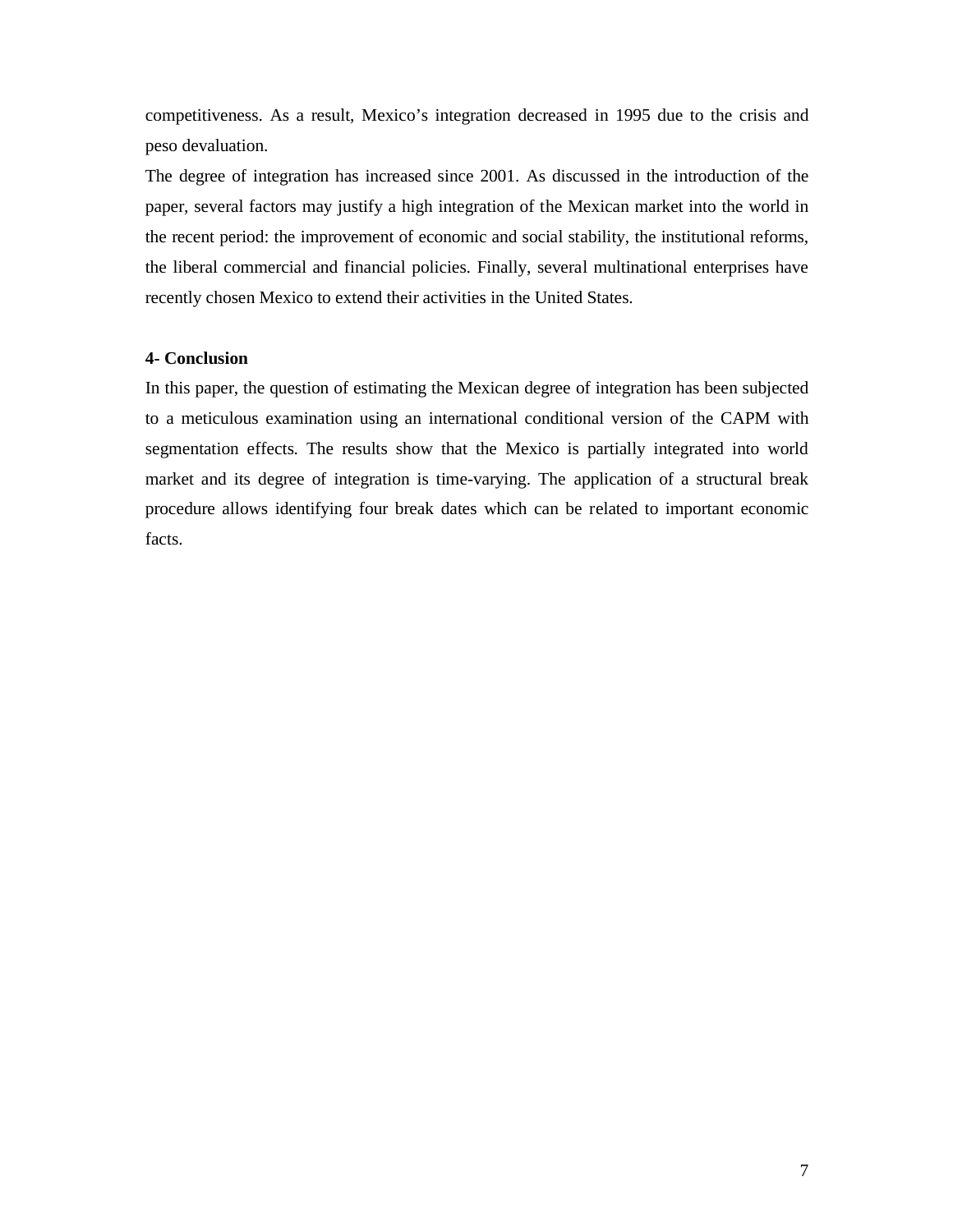## **References**

- Adler, M. and Dumas B., (1983), "International Portfolio Selection and Corporation Finance: A Synthesis", *Journal of Finance*, n° 38, 925-84.
- Adler, M. and Qi, R. (2003), "Mexico's integration into the North American capital market", *Emerging Economic Review*, 4, 91-120.
- Bai, J. and Perron, P. (1998), "Estimating and testing linear models with multiple structural changes", *Econometrica*, 66, 47-78.
- Bai, J. and Perron, P. (2003), "Computation and analysis of multiple structural change models", *Journal of Applied Econometrics*, 18, 1-22.
- Bekaert, G. and Harvey, C. (1995), "Time varying world market integration", *Journal of Finance*, 50, 403-44.
- Bekaert, G. and Harvey, C. (2003), "Emerging markets finance", *Journal of Empirical Finance,* 10, 3-55.
- Bekaert, G., Harvey, C. and Lumsdaine, R. L. (2003), "Dating the integration of world equity markets", *Journal of Financial Economics*, 65, 203-248.
- Bekaert, G., Harvey, C. and Ng, A. (2005), "Market integration and contagion", *Journal of Business*, 78, 39-69.
- Bollerslev, T. and Wooldrige, J.M. (1992), "Quasi-maximum Likelihood Estimation and Inference in Dynamic Models with Time-Varying Covariances", *Econometric Review*, n° 11, 143-172.
- Bruner, R., Li W., Kritzman, M., Myrgren, S. and Page S. (2008), "Market integration in developed and emerging markets: Evidence from the CAPM », *Emerging Markets Review*, *Volume 9, Issue 2*, *89-103.*
- Carrieri, F., Errunza, V. and Hogan, K. (2007), "Characterizing world market integration through time", *Journal of Financial and Quantitative Analysis,* 42, 915- 941.
- De Santis, G. and Gerard, B. (1997), "International asset pricing and portfolio diversification with time-varying risk", *Journal of Finance,* 52, 1881-1912.
- De Santis, G., Gerard, B. and Hillion, P. (2003), "The relevance of currency risk in the EMU", *Journal of Economics and Business*, 55, 427-462.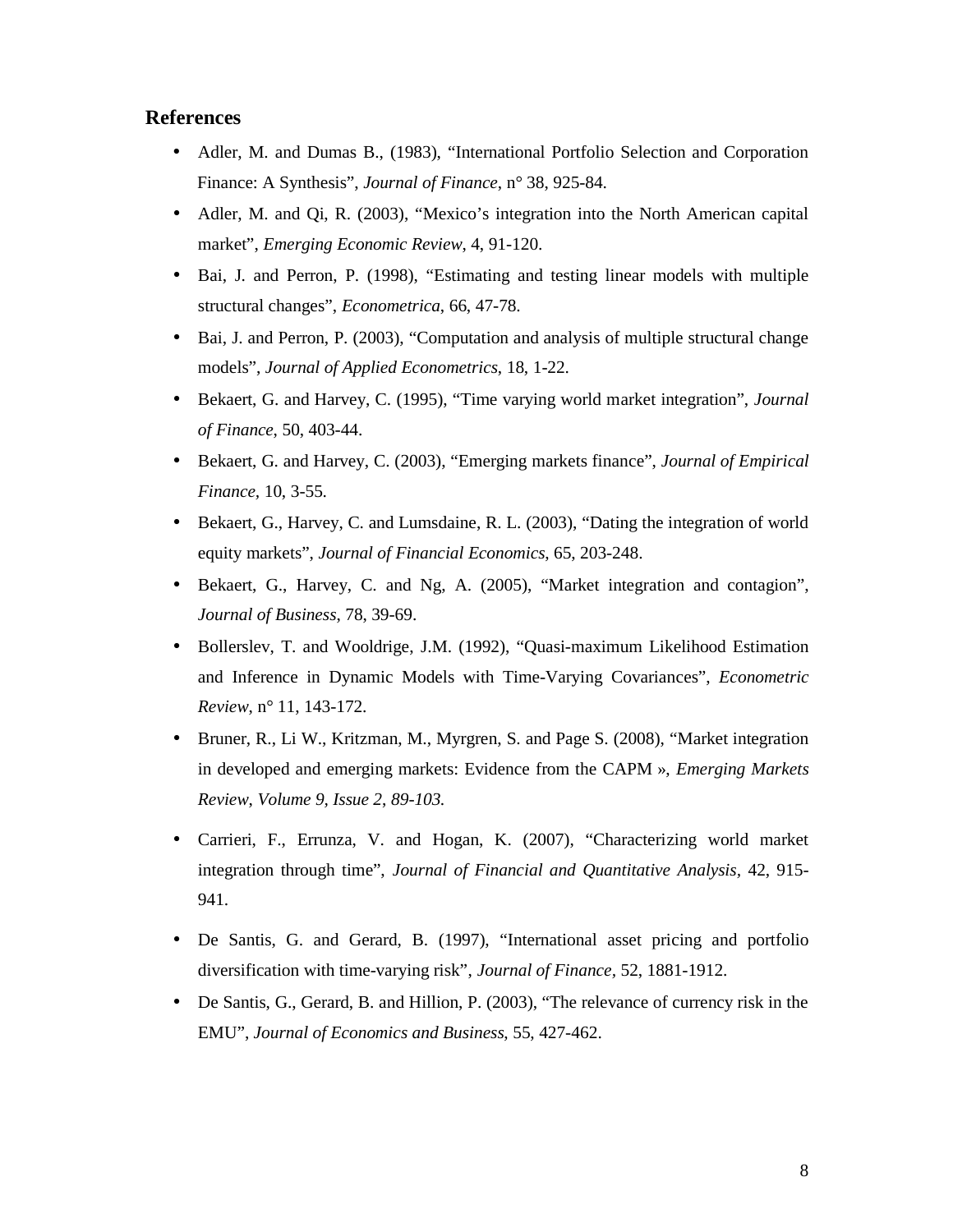- Gerard, B., Thanyalakpark, K. and Batten, J. (2003), "Are the East Asian markets integrated? evidence from the ICAPM", *Journal of Economics and Business*, 55, 585- 607.
- Hardouvelis, G., Malliaropoulos, and Priestley, D. (2006), "EMU and stock market integration", *Journal of Business*, 79, 365-392.
- Harvey C. (1991), "The World Price of Covariance Risk", *Journal of Finance*, vol 46(1), 111-57.
- Jawadi, F., Million, N. and Arouri, M. (2009), "Stock market integration in the Latin American markets: further evidence from nonlinear modelling", *Economics Bulletin*, Vol. 29 no.1, 162-168.
- Jouini, J. and Boutahar, M. (2005), "Evidence on structural changes in US time series", *Economic Modelling*, 22, 391-422.
- Lintner, J. (1965),"The Valuation of Risky Assets and the Selection of the Risky Investments in Stock Portfolios and Capital Budgets", *Review of Economics and Statistics*, 47, 13-37.
- Panchenko, V. and Wu, E. (2009)", "Time-varying market integration and stock and bond return concordance in emerging markets", *Journal of Banking & Finance, Volume 33, Issue 6, 1014-1021.*
- Sharpe, W. (1964), "Capital Asset Prices: A Theory of Market Equilibrium under Conditions of Risk", *Journal of Finance*, n°9, 725-42.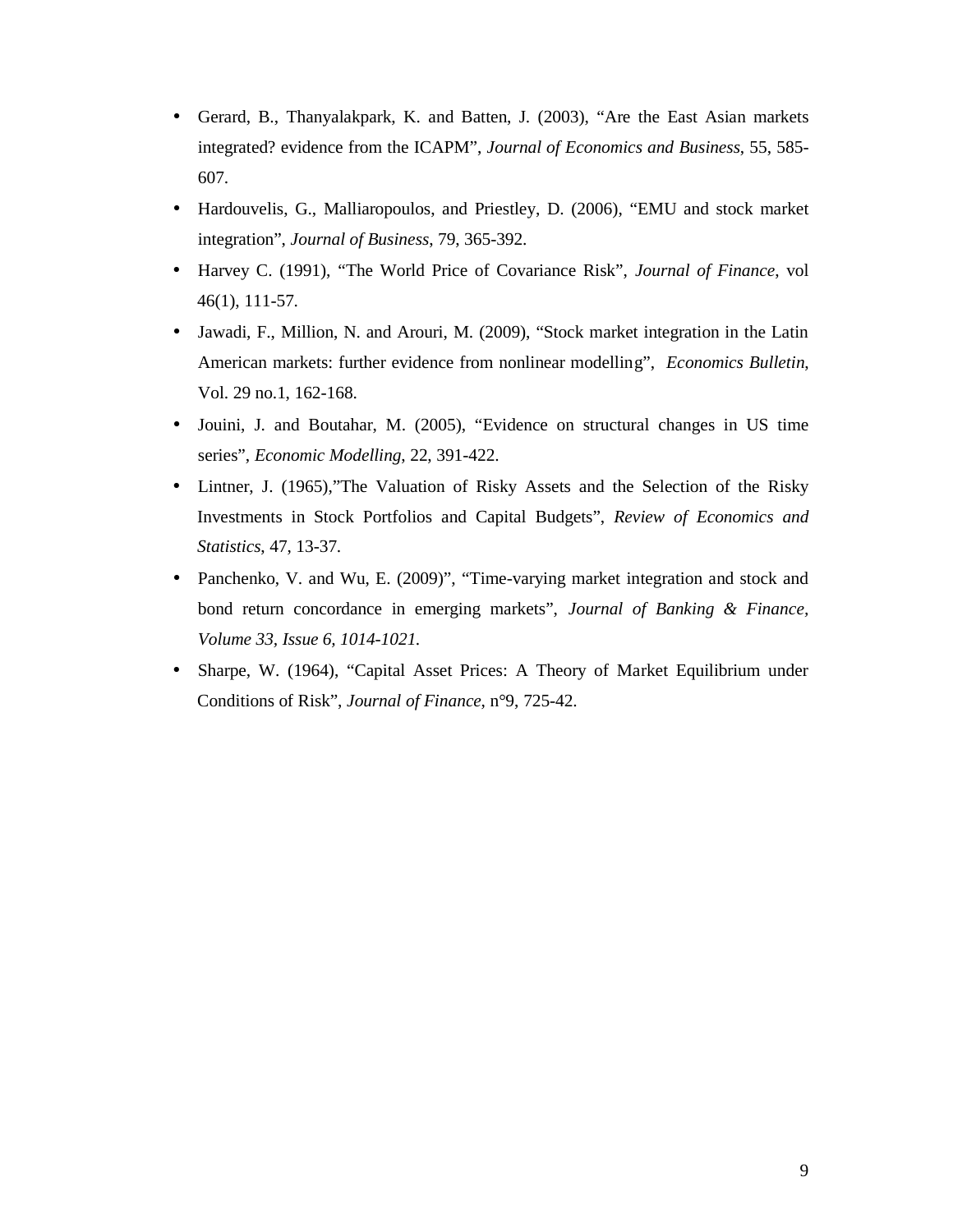#### *Table I: Descriptive statistics*

*Monthly equity returns are in US dollar and computed in excess of the 30-day euro-dollar deposit rate. The sample covers the period January 1988 – February 2008. The test for Kurtosis coefficient has been normalized to zero. B-J is the Bera-Jarque test for normality based on excess skewness and Kurtosis. Q is the Ljung-Box test for autocorrelation of order 12. Q is here the Ljung-Box test for autocorrelation of order 12 for the returns and for the returns squared. Global information variables are the MSCI world dividend price ratio in excess of the 30-day Eurodollar deposit rate (WDY), the change in the US term premium spread (DUSTP), the US default premium (USDP) and the change on the one month Eurodollar deposit rate (DWIR). Local information variables are the Mexican dividend price ratio in excess of the local short-term interest rate (LDY), the change in the Mexican short-term interest rate (DLIR) and the change in industrial production (DIP). Integration variables are the difference between the world and the Mexican dividend yields (DDY), the difference between the G7 and the Mexican real short-term interest rates (DIR) and the volatility of the exchange rate vis-à-vis the US dollar (VER).* 

#### **Panel A: Excess returns Summary Statistics**

| эципнаг у этанынд |                         |                         |                 |                 |        |               |               |  |
|-------------------|-------------------------|-------------------------|-----------------|-----------------|--------|---------------|---------------|--|
|                   | Mean                    | Std. Dev.               | <b>Skewness</b> | <b>Kurtosis</b> | B-J    | $O(z)_{12}$   | $Q(z^2)_{12}$ |  |
|                   | $\frac{6}{6}$ per vear) | $\frac{6}{6}$ per vear) |                 |                 |        |               |               |  |
| <b>Mexico</b>     | 22.61                   | 10.43                   | $-0.43*$        | $.60*$          | 33.53* | 19.88***      | $25.05**$     |  |
| World             | 4.41                    | 47.61                   | $-0.44*$        | $0.66*$         | 12.40* | 13 77<br>10.L | $23.33**$     |  |

#### **Unconditional correlations of excess returns**

|               | <b>Mexico</b> | World |  |
|---------------|---------------|-------|--|
| <b>Mexico</b> | 1.00          |       |  |
| World         | 0.46          | 1.00  |  |

#### **Panel B: Information Variables**

| World information variables |         |              |             |             |  |  |  |
|-----------------------------|---------|--------------|-------------|-------------|--|--|--|
|                             | WDY     | <b>DUSTP</b> | <b>USDP</b> | <b>DWIR</b> |  |  |  |
| Mean                        | $-2.76$ | $-0.01$      | 0.86        | $-0.019$    |  |  |  |
| Std. Dev.                   | 2.22    | 0.233        | 0.20        | 0.264       |  |  |  |

#### **Local information variables**

|           | LDY     | DLIR    | DIP  |  |
|-----------|---------|---------|------|--|
| Mean      | $-0.12$ | $-0.60$ | 0.91 |  |
| Std. Dev. | 2.68    | 5.682   | 1.34 |  |

#### **Integration information variables**

|           | THREE RUIDH MILDI MARTIN , MI MRICH |         |         |  |
|-----------|-------------------------------------|---------|---------|--|
|           | DDY                                 | DIR     | VER     |  |
| Mean      | $-0.04$                             | $-0.27$ | $-0.10$ |  |
| Std. Dev. | 0.99                                | 0.89    | 1.03    |  |
|           |                                     |         |         |  |

#### **Unconditional correlations of excess returns**

|              | <b>WDY</b> | <b>DUSTP</b> | <b>USDP</b> | <b>DWIR</b> | <b>LDY</b> | <b>DLIR</b> | DIP     | <b>DDY</b> | <b>DIR</b> | <b>VER</b> |
|--------------|------------|--------------|-------------|-------------|------------|-------------|---------|------------|------------|------------|
| <b>WDY</b>   | 1.00       |              |             |             |            |             |         |            |            |            |
| <b>DUSTP</b> | 0.07       | 1.00         |             |             |            |             |         |            |            |            |
| <b>USDP</b>  | 0.12       | 0.15         | 1.00        |             |            |             |         |            |            |            |
| <b>DWIR</b>  | $-0.03$    | $-0.35$      | $-0.16$     | 1.00        |            |             |         |            |            |            |
| <b>LDY</b>   | $-0.05$    | $-0.03$      | 0.01        | 0.05        | 1.00       |             |         |            |            |            |
| <b>DLIR</b>  | 0.07       | $-0.11$      | $-0.17$     | 0.01        | $-0.07$    | 1.00        |         |            |            |            |
| <b>DIP</b>   | 0.31       | $-0.08$      | $-0.37$     | 0.15        | 0.05       | 0.13        | 1.00    |            |            |            |
| <b>DDY</b>   | $-0.05$    | $-0.03$      | 0.00        | $-0.05$     | $-0.04$    | $-0.07$     | 0.05    | 1.00       |            |            |
| <b>DIR</b>   | $-0.49$    | $-0.11$      | $-0.01$     | 0.00        | 0.03       | $-0.21$     | $-0.27$ | 0.03       | 1.00       |            |
| <b>VER</b>   | 0.07       | $-0.11$      | $-0.17$     | 0.01        | $-0.07$    | 0.12        | 0.13    | $-0.05$    | $-0.21$    | 1.00       |

*\*, \*\* and \*\*\* denote statistical significance at the 1%, 5% and 10%..*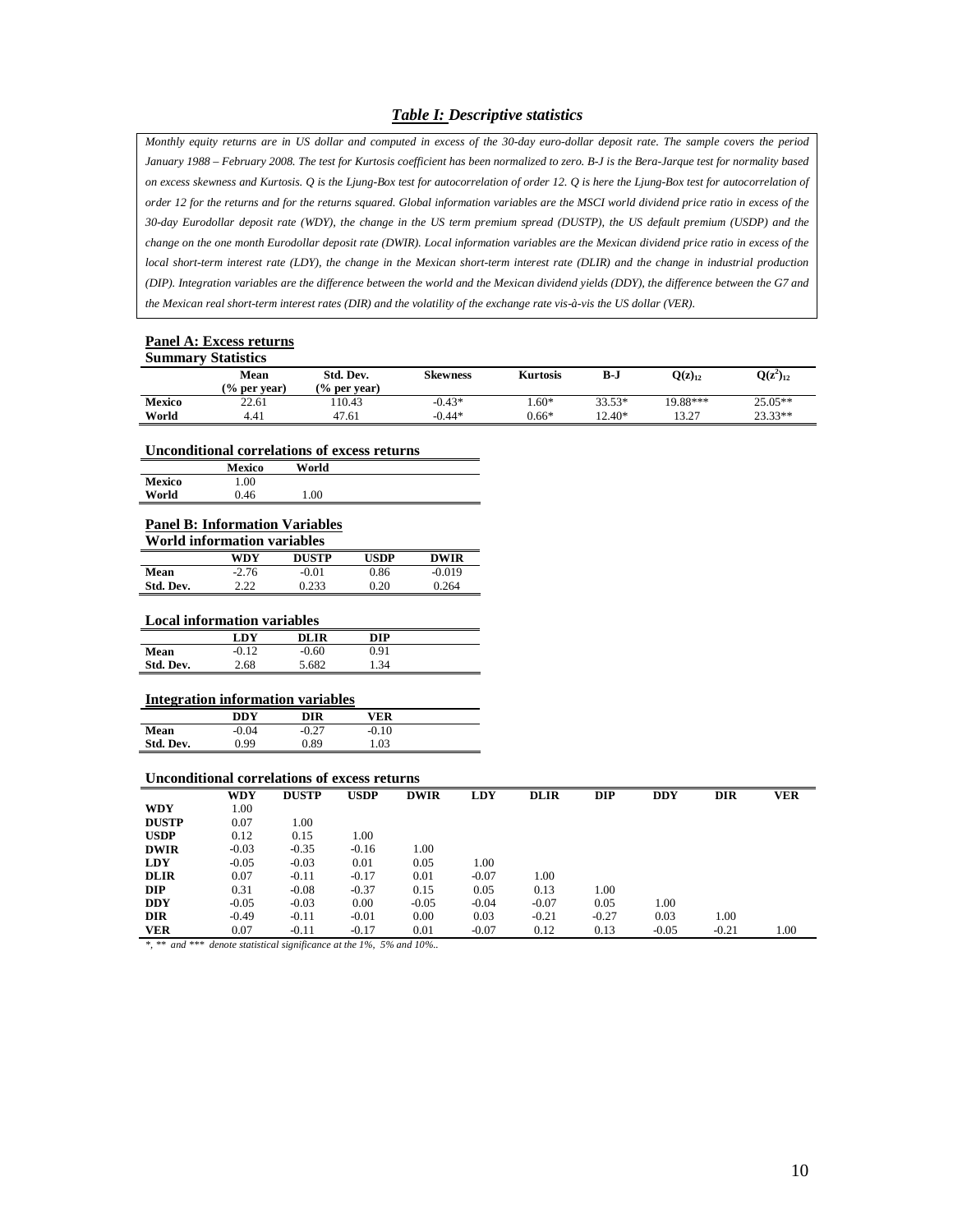#### **Table II: QML estimates of the model**

#### **Panel A: Mean equations**

| (a) Price of world risk                                       |           |            |                 |                                      |             |
|---------------------------------------------------------------|-----------|------------|-----------------|--------------------------------------|-------------|
|                                                               | Const.    | <b>WDY</b> | <b>DUSTP</b>    | <b>USDP</b>                          | <b>DWIR</b> |
| Price of market risk                                          | $0.354*$  | $1.012*$   | $-0.655$        | $0.679**$                            | $-0.867***$ |
|                                                               | (0.023)   | (0.234)    | (1.098)         | (0.367)                              | (0.411)     |
| (b) Price of Mexican risk                                     |           |            |                 |                                      |             |
|                                                               | Const.    |            | <b>LDY</b>      | <b>DLIR</b>                          | <b>DIP</b>  |
| <b>Price of Mexican risk</b>                                  | $0.405**$ |            | $-1.156**$      | $-0.044***$                          | $-0.542$    |
|                                                               | (0.189)   |            | (0.427)         | (0.031)                              | (1.067)     |
| (c) Degree of Mexican market integration                      |           |            |                 |                                      |             |
|                                                               | Const.    |            | <b>DDY</b>      | <b>DIR</b>                           | <b>VER</b>  |
| Degree of integration                                         | $0.201*$  |            | $0.312**$       | 1.944***                             | $-0.493**$  |
|                                                               | (0.023)   | (0.142)    |                 | (1.114)                              | (0.226)     |
| <b>Panel B: GARCH process</b>                                 |           |            |                 | <b>Panel C: Residual diagnostics</b> |             |
|                                                               | Mexico    | World      |                 | Mexico                               | World       |
| a                                                             | $0.103*$  | $0.133*$   | <b>Skewness</b> | $-0.477*$                            | $-0.417*$   |
|                                                               | (0.045)   | (0.035)    | Kurtosis        | 1.549*                               | 1.164*      |
| $\boldsymbol{h}$                                              | $0.597*$  | $0.821*$   | J.B.            | 33.393*                              | 34.122*     |
|                                                               | (0.201)   | (0.114)    | $Q(z)_{12}$     | 7.35                                 | 12.62       |
|                                                               |           |            | $Q(z^2)_{12}$   | 12.21                                | 13.09       |
|                                                               |           |            |                 |                                      |             |
| <b>Panel D:</b> Specification tests<br><b>Null hypothesis</b> |           |            | $\chi^2$        | df                                   | p-value     |
| Is the price of world risk constant?                          |           |            |                 |                                      |             |
| $H_0: \delta_{w, i}=0 \quad \forall j>1$                      |           |            | 47.56           | 4                                    | 0.000       |
| Is the price of Mexican risk constant?                        |           |            |                 |                                      |             |
| $H_0: \delta_{d,j}=0 \quad \forall j>1$                       |           | 7.75       |                 | 3                                    | 0.043       |
| Is the degree of integration constant?                        |           | 76.10      |                 | 3                                    | 0.000       |
| $H_0: \varphi_j=0 \quad \forall j>1$                          |           |            |                 |                                      |             |

*Note: \*, \*\* and \*\*\* denote significance at 1%, 5% and 10%.. QML robust standard errors are in parentheses. Q is the Ljung-Box test for autocorrelation of order 12 for the standardized residuals and for the standardized residuals squared. In order to preserve space, estimates of C are not reported.* 

| <b>Break Dates</b>         | $\hat{T_1}$             | $\hat{T_2}$       | $\hat{T_3}$        | $\hat{T_{4}}$     |
|----------------------------|-------------------------|-------------------|--------------------|-------------------|
|                            | 1992:12                 | 1994:12           | 2001:5             | 2005:12           |
|                            | $(1992:7-1993:2)$       | $(1994:7-1995:6)$ | $(2000:12-2001:7)$ | $(2005:7-2006:4)$ |
| Regression<br>Coefficients | $\mu_{\text{\tiny{l}}}$ | $\mu_{2}$         | $\hat{\mu}_3$      | $\hat{\mu}_4$     |
|                            | 0.471                   | 0.601             | 0.504              | 0.651             |
|                            | (0.006)                 | (0.014)           | (0.006)            | (0.010)           |
|                            | $\hat{\mu}_5$           |                   |                    |                   |
|                            | 0.790                   |                   |                    |                   |
|                            | (0.015)                 |                   |                    |                   |

## **Table III: Structural break identification**

*Note: The 95% confidence intervals for the break dates and the standard errors (robust to serial correlation) for coefficients are in parentheses.*